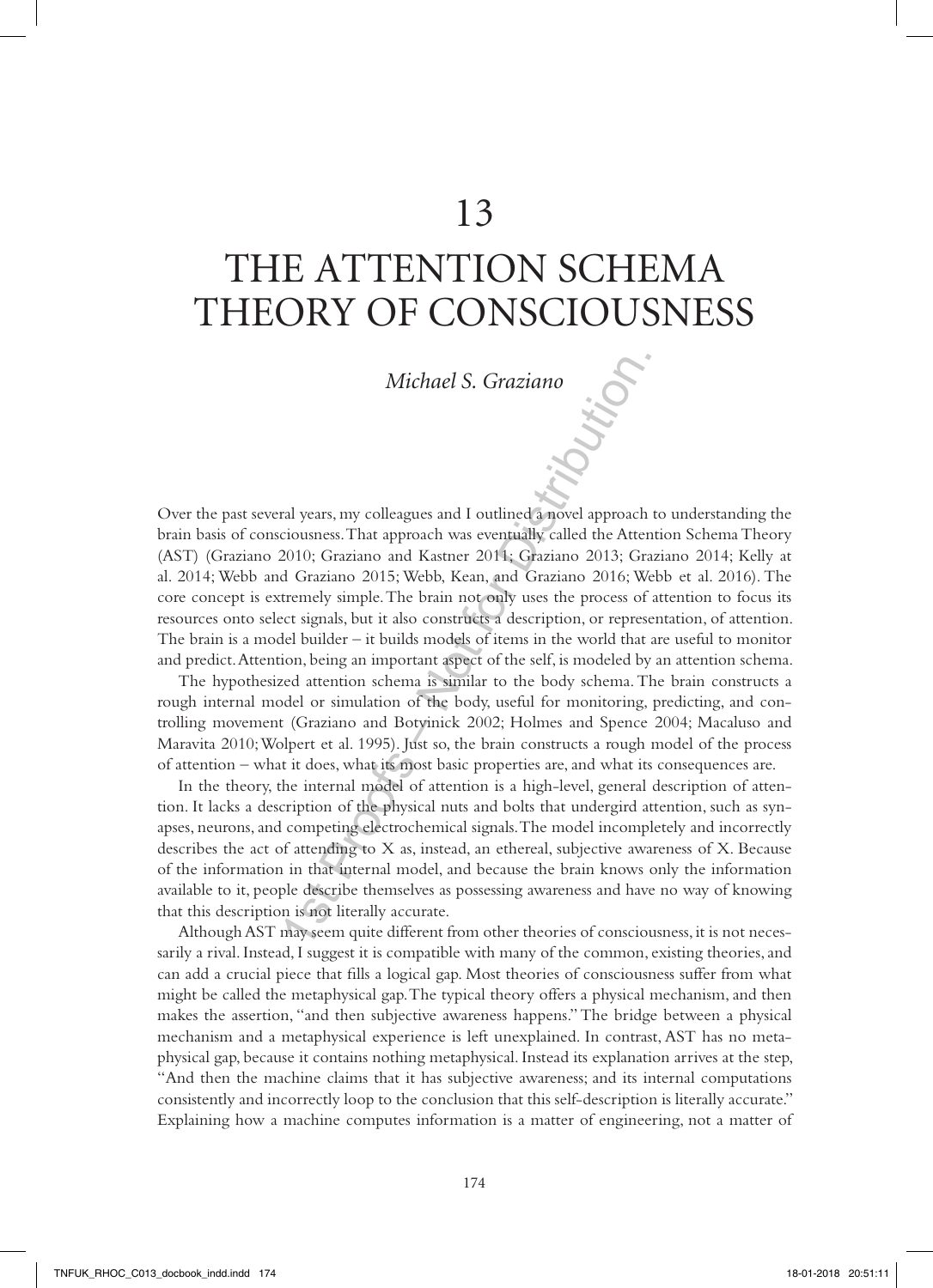metaphysics. Even if many of the steps have not yet been filled in, none present a fundamental, scientifically unapproachable mystery.

In this chapter, I summarize AST and then discuss some of the ways it might make contact with three specific approaches to consciousness: higher-order thought, social theories of consciousness, and integrated information. This chapter does not review the specific experimental evidence in support of AST, described in other places (Kelly at al. 2014; Webb and Graziano 2015; Webb, Kean, and Graziano 2016; Webb et al. 2016). Instead it summarizes the concepts underlying the theory.

## **1 Awareness**

AST posits a specific kind of relationship between awareness and attention. Explaining the theory can be difficult, however, because those two key terms have an inconvenient diversity of definitions and connotations. The next few sections, therefore, focus on explaining what I mean by "awareness" and "attention."

When people say, "I am aware of X," whatever X may be  $-$  a touch on the skin, an emotion, a thought – they typically mean that X is an item within subjective experience, or in mind, at that moment in time. This is the sense in which I use the term in this chapter. To be aware is to have a subjective experience.

The term is also sometimes used in another sense: If someone asks, "Are you aware that paper is made from trees?" you might say, "Of course I am." You are aware in the sense that the information was available in your memory. But by the definition of the word that I use in this chapter, you were not aware of it while it was latent in your memory. You became aware of it – had a subjective experience of thinking it – when you were reminded of the fact, and then you stopped being aware of it again when it slipped back out of your present thought.

1 **Awareness**<br>
1 **Awareness**<br>
1 **Awareness**<br>
1 **Awareness**<br>
1 **c**, however, because those two key terms have an incom<br>
2 that proof that for sections, therefore, focus on explant<br>
2 that and the sections, therefore, focus A third, less common use of the word, "objective awareness," is found in the scientific literature (Lau 2008). The essential concept is that if the information gets into a person's brain and is processed in a manner that is objectively measurable in the person's behavior, then the person is "objectively aware" of the information. In this sense, one could say, "My microwave is aware that it must stop cooking in thirty seconds." Objective awareness has no connotation of an internal, subjective experience.

In this chapter, when I use the term awareness, I do not mean objective awareness. I also do not mean something that is latent in memory. I am referring to the moment-by-moment, subjective experience. Some scholars refer to this property as "consciousness." Some, in an abundance of zeal, call it "conscious awareness." In this chapter, for simplicity, I will use the term "awareness." One can have awareness of a great range of items, from sensory events to abstract thoughts.

The purpose of AST is to explain how the human brain claims to have so quirky and seemingly magical a property as an awareness of some of its information content. This problem has sometimes been called the "hard problem" of consciousness (Chalmers 1996).

## **2 Attention**

The term "attention" has even more meanings and interpretations than "awareness." Here, I will not be able to give a single definition, but will describe the general class of phenomenon that is relevant to AST.

First, I will clarify what I do *not* mean by attention. A typical colloquial use of the term conflates it with awareness. In that colloquial use, awareness is a graded property – you are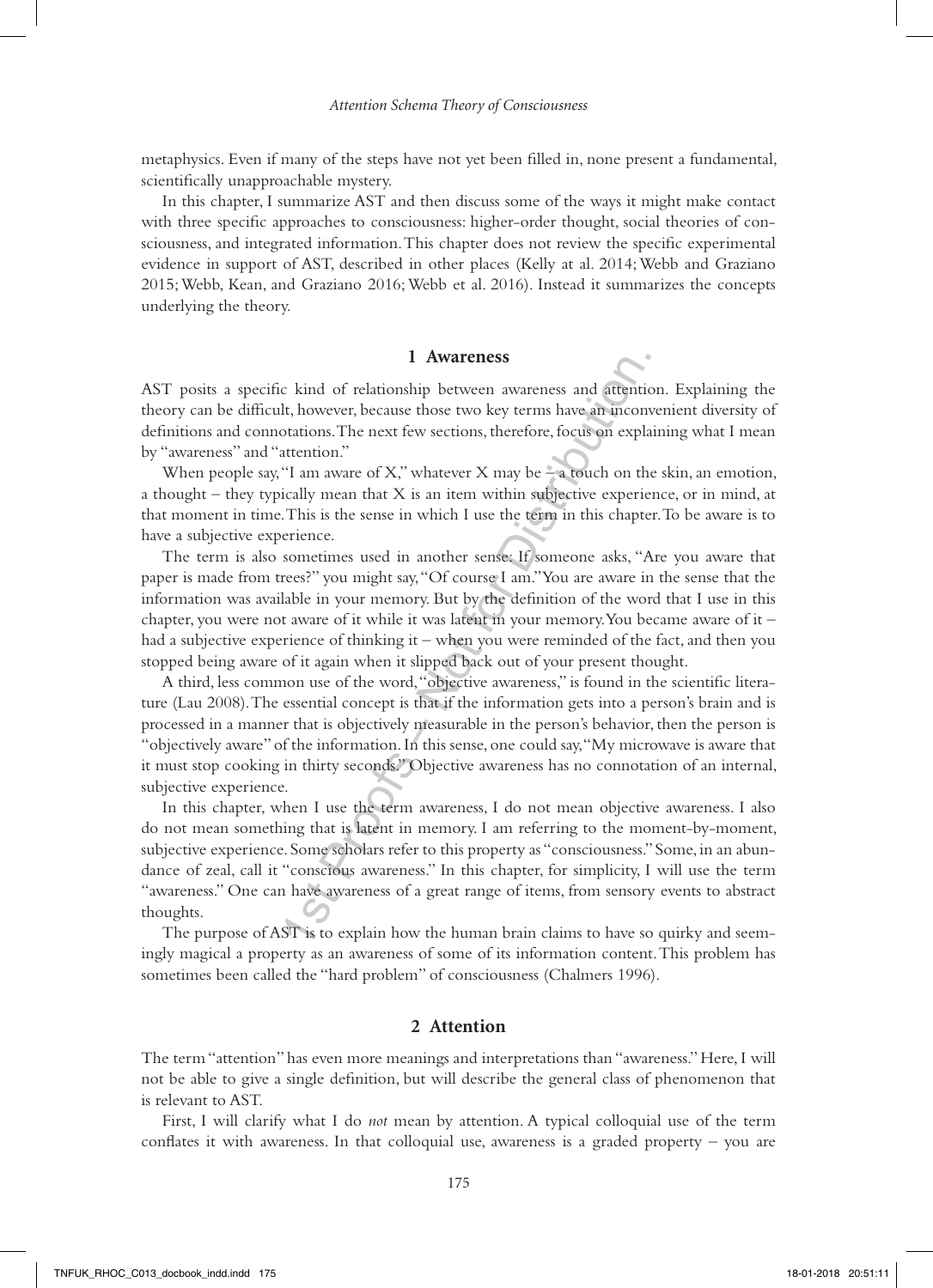more vividly aware of some items than others – and the items of which you are most aware at any moment are the items within your attention. This meaning is close to William James' now famous definition of attention (James 1890): "It is the taking possession of the mind, in clear and vivid form, of one out of what seems several simultaneously possible objects or trains of thought. Focalization, concentration of consciousness are of its essence." In this intuitive approach, attention is part of subjective experience. It is a subset of the conscious mind. If the content of awareness is the food spread at a banquet, attention refers specifically to the food on the plate directly in front of you. However, that is not what I mean by attention.

In this chapter, I use the term "attention" to refer to a mechanistic process in the brain. It can be defined independently of any subjective experience, awareness, or mind. Attention is the process by which some signals in the brain are boosted and therefore processed more deeply, often at the expense of other competing signals that are partially suppressed. Attention is a datahandling process. It can be measured in a great variety of ways, including through faster reaction times and greater accuracy in understanding, remembering, and responding to an attended item.

some signals in the brain are boosted and therefore prese of other competing signals that are partially suppresses te can be measured in a great variety of ways, including the corrary in understanding, remembering, and res Many different kinds of attention have been described by psychologists (for review, see Nobre and Kastner 2014). Psychologists have distinguished between overt attention (turning the head and eyes toward a stimulus) and covert attention (focusing one's processing on a stimulus without looking directly at it). Psychologists have also distinguished between bottom-up, stimulusdriven attention (such as to a flashing light) and top-down, internally driven attention (such as looking for a friend in a crowd). Other categorizations include spatial attention (enhancing the sensory signals from a particular location in space) and object attention (enhancing the processing of one object over another, even if the two are superimposed on each other at the same spatial location). One can direct visual attention, auditory attention, tactile attention, and even multisensory attention. It has been pointed out that people can focus attention on specific abstract thoughts, beliefs, memories, or emotions, events that are generated in the brain and that are not directly stimulus-linked (Chun et al. 2011).

One of the most influential perspectives on attention, is a neuroscientific account called the biased competition model (Desimone and Duncan 1995; Beck and Kastner 2009). In that account, the relevant signals – whether visual, auditory, or anything else – are in competition with each other. The competition is driven ultimately by synaptic inhibition among interconnected neurons. Because of this inhibition, when many signals are in competition, one will tend to rise in strength and suppress the others. That competition is unstable – shifting from one winner to another, from one moment to the next, depending on a variety of influences that may tip or bias the competition. The biasing influences include bottom-up, stimulus-driven factors (such as the brightness of a stimulus) and top-down, internally generated factors (such as a choice to search a particular location). The biased competition model provides a neuronal mechanism that explains how some signals become enhanced at the expense of others.

Attention is clearly a complex, multifaceted process. It is probably best described as many different processes occurring at many levels in the brain, applied to many information domains. Yet there is a common thread among these many types of attention. Throughout this chapter, when I use the term attention, I am referring to the selective enhancement of some signals in the brain over other competing signals, such that the winning signals are more deeply processed and have a greater impact on action, memory, and cognition.

## **3 Comparing Awareness to Attention**

 The relationship between awareness and attention has been discussed many times before (e.g. Koch and Tsuchiya 2007; Lamme 2004). A variety of theories of consciousness emphasize that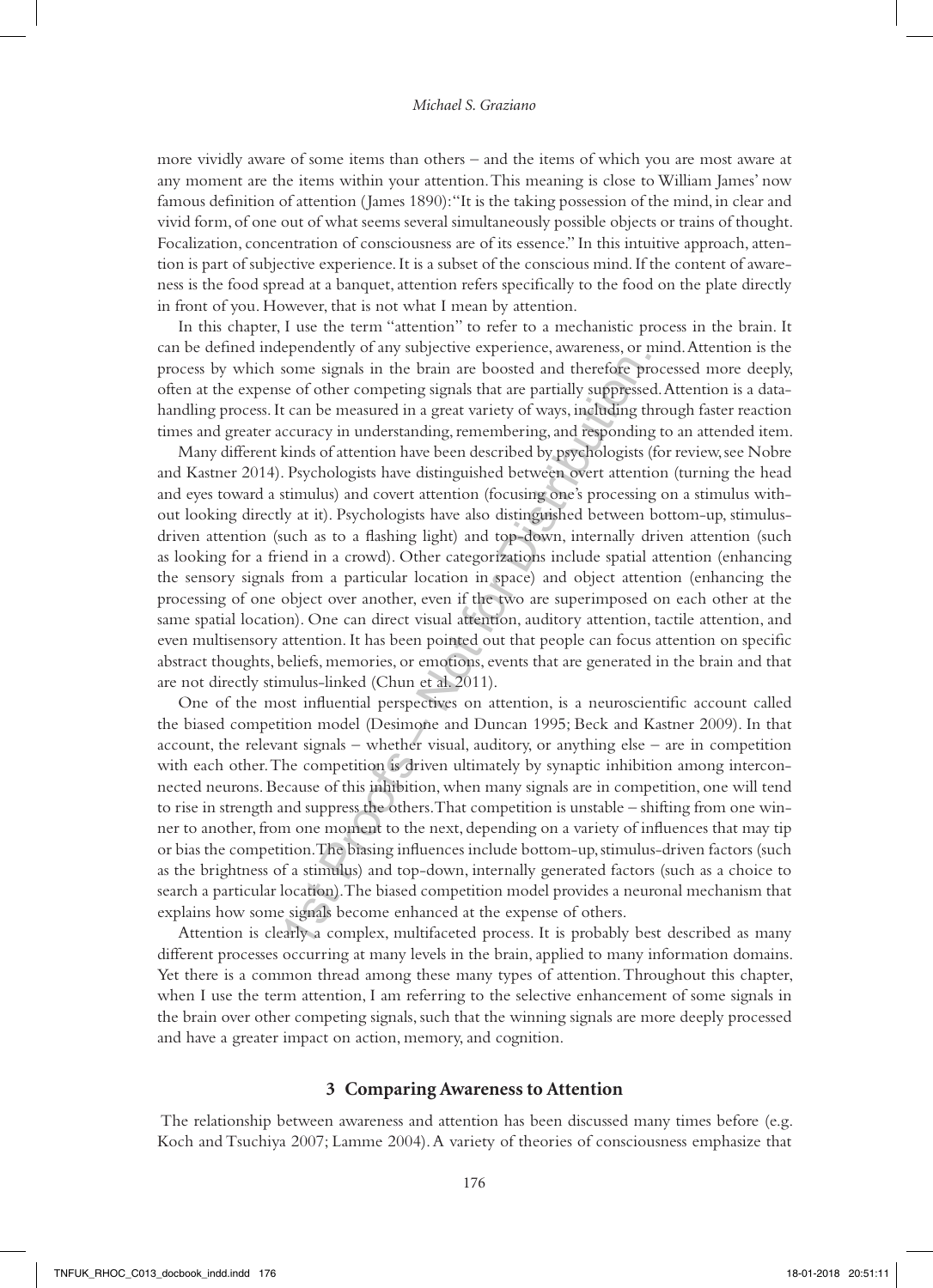relationship (e.g. Prinz 2012). In AST, one specific kind of relationship is hypothesized. To better explain that proposed relationship, in this section I list eight similarities and two differences between attention and awareness. The subsequent section will discuss why that list of similarities and differences suggests a specific kind of relationship between attention and awareness.

- Similarity 1: Both involve a target. You attend *to* something. You are aware *of* something.
- Similarity 2: Both involve a source. Attention is a data-handling operation performed by the processing elements in a brain. Awareness implies an "I," an agent who is aware.
- Similarity 3: Both are selective. Only some of the available information is attended at any one time, or enters awareness at any one time.
- Similarity 4: Both have an uneven, graded distribution, typically with a single focus. While attending mostly to A, the brain can spare some attention for B, C, and D. One can be most intently aware of A and a little aware of B, C, and D.
- Similarity 5: Both imply deep processing. Attention is when an information processor devotes computing resources to a selected signal and thereby arrives at a deeper or more detailed encoding of it. Awareness implies an intelligence seizing on, being occupied by, knowing or experiencing something.
- Similarity 6: Both imply an effect on behavior and memory. When the brain attends to something, the enhanced neural signals have a greater impact on behavioral output and memory. When the brain does not attend to something, the neural representation is weak and has relatively little impact on behavior or memory. Likewise, when you are aware of something, by implication you can choose to act on it and are able to remember it. When you are unaware of something, by implication, you probably fail to react to it or remember it.
- Similarity 7: Both operate on similar domains of information. Although most studies of attention focus on vision, it is certainly not limited to vision. The same signal enhancement can be applied to signals arising in any of the five senses– to a thought, to an emotion, to a recalled memory, or to a plan to make a movement, for example. Just so, one can be aware of the same range of items. Generally, if you can in principle direct attention to it, then you can in principle be aware of it, and *vice versa*.
- have an uneven, graded distribution, typically with a sing mostly to A, the brain can spare some attention for most intently aware of A and a little aware of B, C, and mply deep processing. Attention is when an information Similarity 8: Not only *can* attention and awareness apply to the same item, they almost always do. Here the relationship is complex. It is now well established that attention and awareness can be dissociated (Hsieh et al. 2011; Jiang et al. 2006; Kentridge et al. 2008; Koch and Tsuchiya 2007; Lambert 1988; Lambert et al. 1999; Lamme 2004; McCormick 1997; Norman et al. 2013; Tsushima et al. 2006; Webb, Kean, and Graziano 2016). A great many experiments have shown that people can pay attention to a visual stimulus, in the sense of processing it deeply, and yet at the same time have no subjective experience of the stimulus. They insist they cannot see it. This dissociation shows that attention and awareness are not the same. Awareness is not merely "what it feels like" to pay attention. Arguably, this point could be labeled "Difference 1" rather than "Similarity 8." However, the dissociation between attention and awareness should not be exaggerated. It is surprisingly difficult to separate the two. The dissociation seems to require either cases of brain damage, or visual stimuli that are extremely dim or masked by other stimuli, such that they are near the threshold of detection. Only in degraded conditions is it possible to reliably separate attention from awareness. Under most conditions, awareness and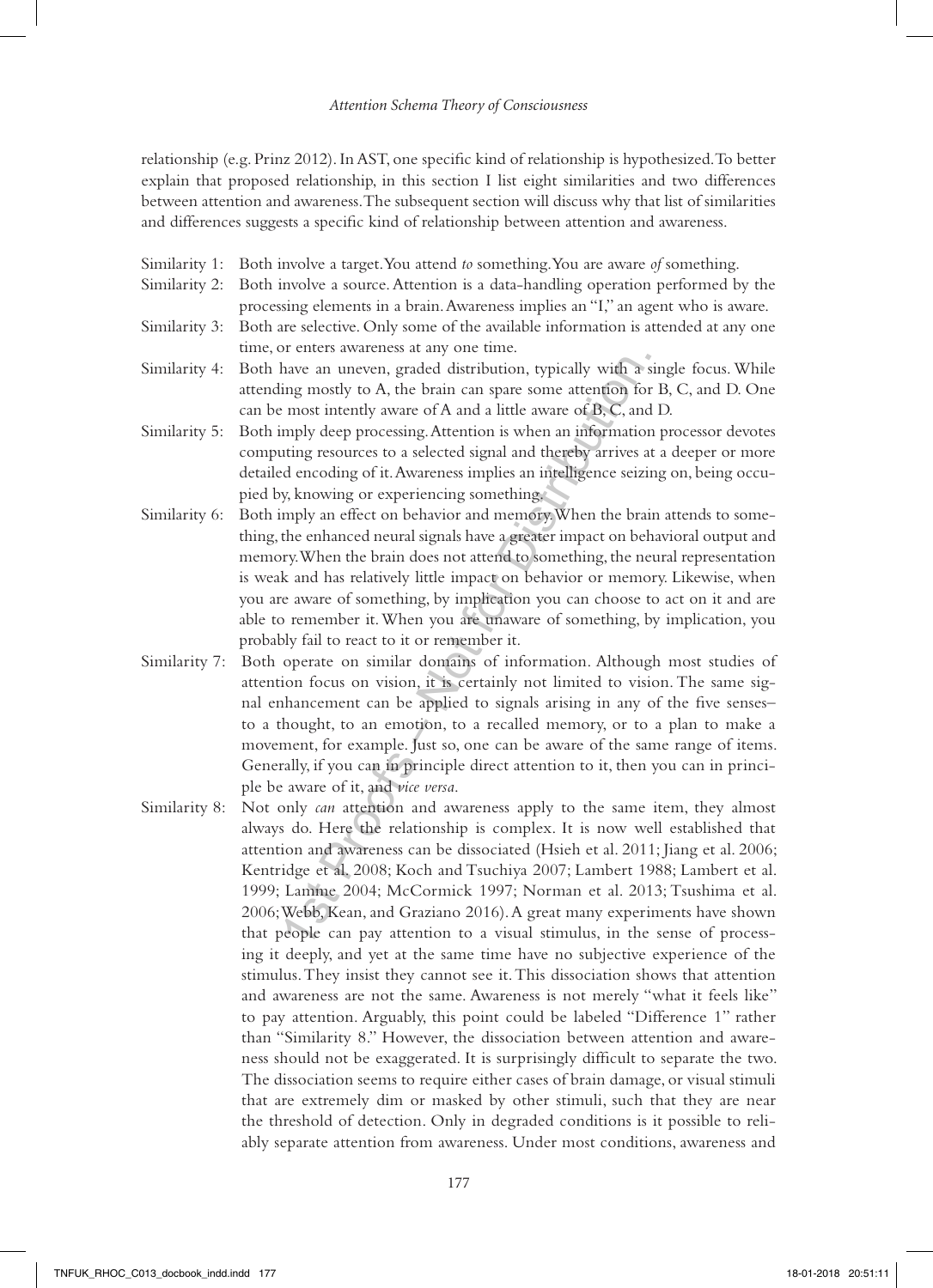attention share the same target. What you attend to, you are usually aware of. This almost-but-not-quite registration between awareness and attention plays a prominent role in AST.

Awareness and attention are so similar that it is tempting to conclude that they are simply different ways of measuring the same thing, and that the occasional misalignment is caused by measurement noise. However, I find at least two crucial difference that are important in AST.

- Difference 1: We know scientifically that attention is a process that includes many specific, physical details. Neurons, synpases, electrochemical signals, ions and ion channels in cell membranes, a dance of inhibitory and excitatory interactions, all participate in the selective enhancement of some signals over others. But awareness is different: we describe it as a thing that has no physical attributes. The awareness stuff itself isn't the neurons, the chemicals, or the signals–although we may think that awareness arises from those physical underpinnings. Awareness itself is not a physical thing. You cannot push on it and measure a reaction force. It is a substanceless, subjective feeling. In this sense, awareness, as most people conceptualize it, is metaphysical. Indeed, the gap between physical mechanism and metaphysical experience is exactly why awareness has been so hard to explain.
- rell membranes, a dance of inhibitory and excitatory in<br>e in the selective enhancement of some signals over otl<br>erent: we describe it as a thing that has no physical a<br>s stuff itself isn't the neurons, the chemicals, or th Difference 2: Attention is something the brain demonstrably *does* whereas awareness is something the brain *says that it has*. Unless you are a neuroscientist with a specific intellectual knowledge, you are never going to report the state of your actual, mechanistic attention. Nobody ever says, "Hey, you know what just happened? My visual neurons were processing both A and B, and a competition ensued in which lateral inhibition, combined with a biasing boost to stimulus A, caused..." People do not report directly on their mechanistic attention. They report on the state of their awareness. Even when people say, "I'm paying attention to that apple," they are typically using the word "attention" in a colloquial sense, not the mechanistic sense as I defined it above. In the colloquial sense of the word, people typically mean, "My conscious mind is focusing on that apple; it is uppermost in my awareness." Again, they are reporting on the state of their awareness, not on their mechanistic process of attention.

In summary, awareness and attention match point-for-point in many respects. They seem to have similar basic properties and dynamics. They are also tightly coupled in most circumstances, becoming dissociated from each other only at the threshold of sensory performance. But attention is a physically real, objectively measurable event in the brain, complete with mechanistic details, whereas awareness is knowledge that can be reported, and we report it as lacking physical substance or mechanistic details.

This pattern of similarities and differences suggests a possible relationship between attention and awareness: awareness is the brain's incomplete, detail-poor description of its own process of attention. To better grasp what I mean by this distinction between attention (a physically real item) and awareness (a useful if incomplete description of attention), consider the following examples. A gorilla is different from a written report about gorillas. The book may contain a lot of information, but is probably incomplete, perhaps even inaccurate in some details. An apple is different from the image of an apple projected onto your retina. An actual clay pipe is not the same as Magritte's famous oil painting of a pipe that he captioned, "This is not a pipe." The next section describes this hypothesized relationship in greater detail.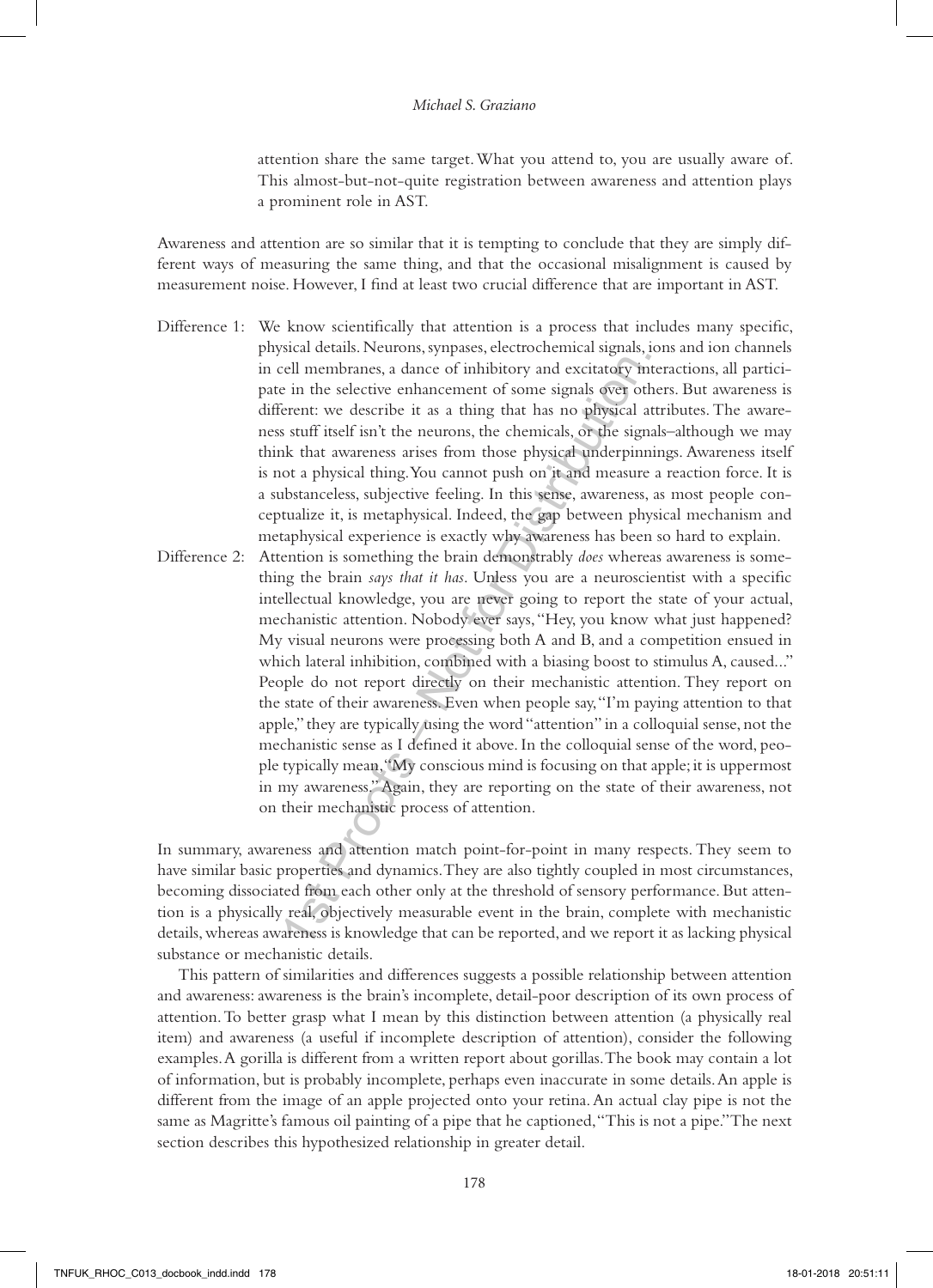## **4 Analogy to the Body Schema**

To better explain the possible relationship between attention and awareness, I will use the analogy of the body and the body schema (Graziano and Botvinick 2002; Holmes and Spence 2004; Macaluso and Maravita 2010; Wolpert et al. 1995). Imagine you close your eyes and tell me about your right arm – not what you know intellectually about arms in general, but what you can tell about your particular arm, at this particular moment, by introspection. What state is it in? How is it positioned? How is it moving? What is its size and shape? What is the structure inside? How many muscles do you have inside your arm and how are they attached to the bones? Can you describe the proteins that are cross-linking at this moment to stiffen the muscles?

You can answer some of those questions, but not all. General information about the shape and configuration of your arm is easy to get at, but you can't report the mechanistic details about your muscles and proteins. You may even report incorrect information about the exact position of your arm. The reason for your partial, approximate description, is that you are not reporting on your actual arm. Your cognitive machinery has access to an internal model, a body schema, that provides incomplete, simplified information about the arm. You can report some of the information in that arm schema. Your cognition has access to a repository of information, an arm model, and the arm model is simplified and imperfect.

My point here is to emphasize the specific, quirky relationship between the actual arm and the arm schema. In AST, the relationship between attention and awareness is similar. Attention is an actual physical process in the brain, and awareness is the brain's constantly updated model of attention.

ome of those questions, but not all. General informatiof<br>your arm is easy to get at, but you can't report the mecha<br>teins. You may even report incorrect information about<br>thes son for your partial, approximate description, Suppose you tell me that you are aware of item  $X$  – let's say an apple placed in front of you. In AST, you make that claim of awareness because you have two closely related internal models. First, you have an internal model of the apple, which allows you to report the properties of the apple. You can tell me that it's round, it's red, it's at a specific location, and so on. But that by itself is not enough for awareness. Second, you have an internal model of attention, which allows you to report that you have a specific kind of mental relationship to the apple. When you describe your awareness of the apple – the mental possession, the focus, the non-physical subjective experience – according to AST, that information comes from your attention schema, a rough, detail-poor description of your process of attention.

# **5 Why An Attention Schema Might Cause a Brain to Insist That It Has Subjective Awareness – and Insist That It Isn't Just Insisting**

Suppose you play me for a fool and tell me that you are literally an iguana. In order to make that claim, you must have access to that information. Something in your brain has constructed the information, "I am an iguana." Yet that information has a larger context. It is linked to a vast net of information to which you have cognitive access. That net of information includes much that you are not verbalizing to me, including the information, "I'm not really an iguana," "I made that up just to mess with him," "I'm a person," and so on. Moreover, that net of information is layered. Some of it is at a cognitive level, consisting of abstract propositions. Some of it is at a linguistic level. Much is at a deeper, sensory or perceptual level. You have a body schema that informs you of your personhood. Your visual system contains sensory information that also confirms your real identity. You have specific memories of your human past.

But, suppose I am cruelly able to manipulate the information in your brain, and I alter that vast set of information to render it consistent with the proposition that you are an iguana. Your body schema is aligned to the proposition. So is the sensory information in your visual system,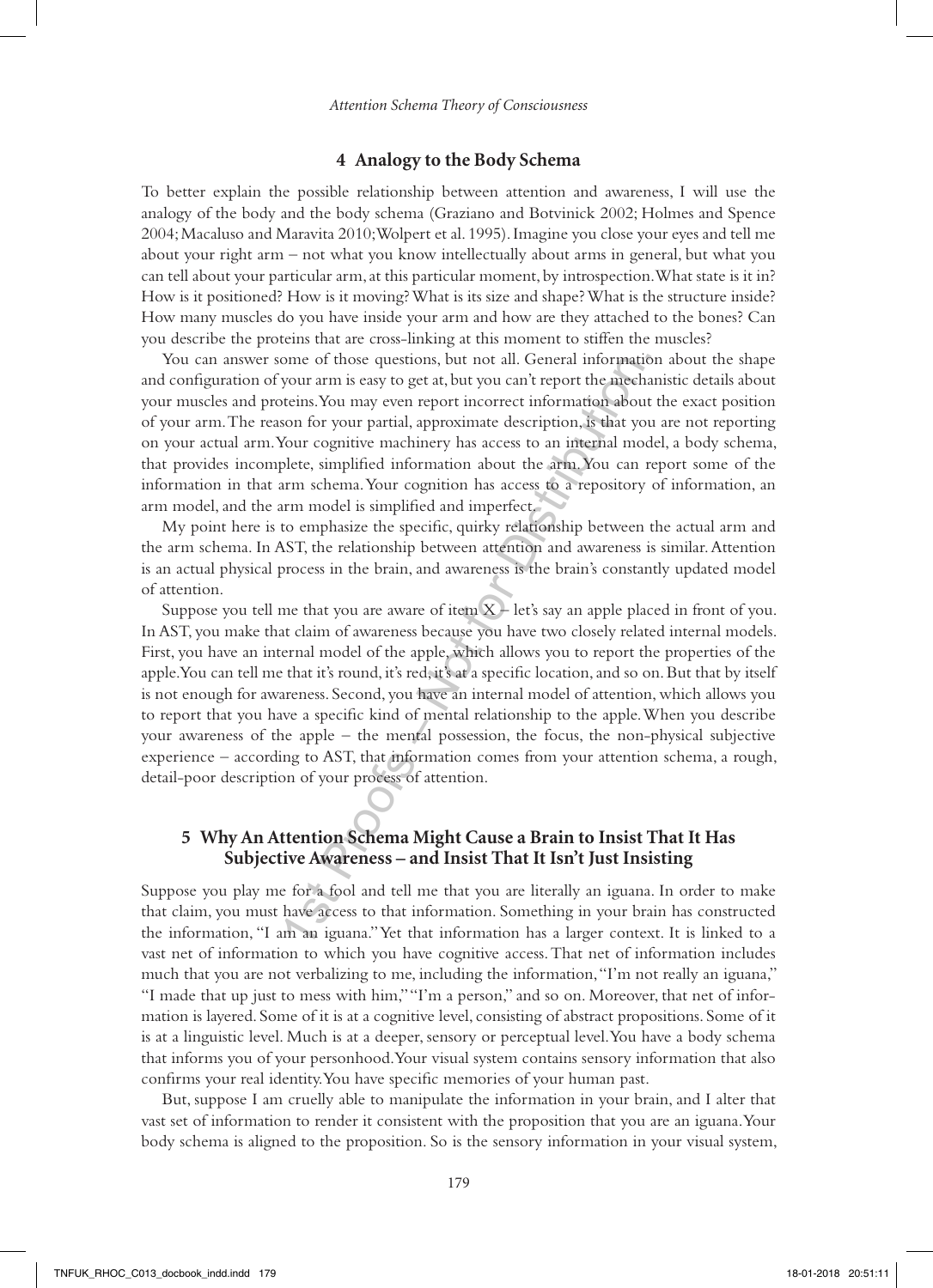and the information that makes up your memory and self-knowledge. I remove the specific information that says, "I made that up just to mess with him." I switch the information that says, "I am certain this is not true," to its opposite, "I'm certain it's true." Now how can you know that you are not an iguana? Your brain is captive to the information it contains. Tautologically, it knows only what it knows. You would no longer think of your iguana identity as hypothetical, or as mere information at an intellectual level. You would consider it a ground truth.

Now we can explain the widespread human conviction that we have an inner, subjective experience. In AST, the attention schema is a set of information that describes attention. It does not describe the object you are attending to – that would be a different schema. Instead it describes the act of attention itself. Higher cognition has a partial access to that set of information, and can verbally report some of its contents.

Suppose you are looking at an apple and I ask you, "Tell me about your awareness of the apple – not the properties of the apple, but the properties of the awareness itself. What is this awareness you have?" Your cognitive machinery, gaining access to the attention schema, reports on some of the information within it. You answer, "My mind has taken hold of the apple. That mental possession empowers me to know about the apple, to remember it for later, to act on it."

"Fair enough," I say, "but tell me about the physical properties of this awareness stuff." Now you're stuck. That internal model of attention lacks a description of any of the physical details of neurons, synapses, or competing signals. Your cognition, reporting on the information available to it, says, "The awareness itself has no physically describable attributes. It just is. It's a non-physical essence located inside me. In that sense, it's metaphysical. It's the inner, mental, experiential side of me."

The machine, based on an incomplete model of attention, claims to have a subjective experience.

ally report some of its contents.<br>
re looking at an apple and I ask you, "Tell me about y<br>
operties of the apple, but the properties of the awarene?"<br>
Your cognitive machinery, gaining access to the atter<br>
formation within I could push you further. I could say, "But you're just a machine accessing internal models. Of course, you're going to say all that, because that's the information contained in those internal models." Your cognition, searching the available internal models, finds no information that matches that description. Nothing in your internal models say, "This is all just information in a set of internal models." Instead, you reply, "What internal models? What information? What computation? No, simply, there's a me, there's an apple, and I have a subjective awareness of the apple. It's a ground truth. It simply exists."

This is a brain stuck in a loop, captive to the information available to it.

AST does not explain how the brain generates a subjective inner feeling. It explains how a brain *claims* to have a subjective inner feeling. In this theory, there is no awareness essence that arises from the functioning of neurons. Instead, in AST, the brain contains attention. Attention is a mechanistic, data-handling process. The brain also constructs an incomplete and somewhat inaccurate internal model, or description, of attention. On the basis of that internal model, the brain insists that it has subjective awareness – and insists that it is not just insisting. That general approach, in which awareness does not exist as such, and our claim to have awareness can be cast in terms of mechanistic information processing, is similar to the general approach proposed by Dennett (1991).

In AST, awareness is not merely an intellectual construct. It is an automatic, continuous, fundamental construct about the self, to which cognition and language have partial access.

### **6 Three Ways in Which the Theory Remains Incomplete**

AST is underspecified in at least three major ways, briefly summarized in this section.

First, if the brain contains an attention schema, which of the many kinds of attention does it model? There are many overlapping mechanisms of attention, as noted in an earlier section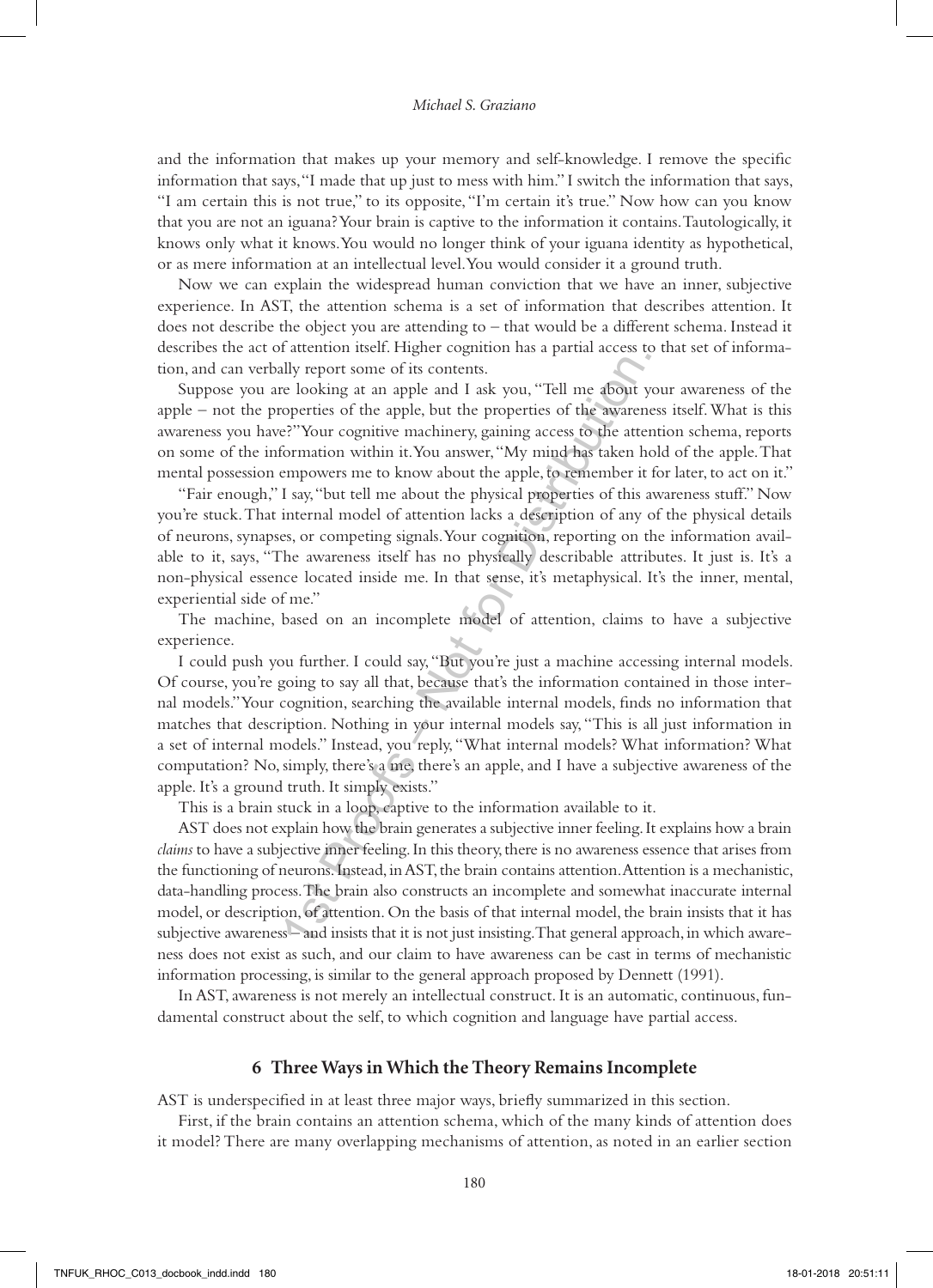#### *Attention Schema Theory of Consciousness*

of this chapter. These mechanisms operate at many levels, from the lowest sensory processing levels to the highest levels of cognition. If the brain has an attention schema, does it model only one type of attention? Many types? Are there many attention schemas, each modeling a different mix of attention mechanisms? In its current provisional form (Graziano 2013; Webb and Graziano, 2015), the theory posits that a single attention schema models an amalgam of all levels of attention. In that view, the reality of attention is a complex and layered process, but the attention schema depicts it in a simplified manner as a single amorphous thing – an awareness.

rain. In the case of the body schema, for example, at<br>have only a vague understanding of the information c<br>inck 2002; Holmes and Spence 2004; Macaluso and Mars<br>ins information about the general shape and structure c<br>the dy A second way in which AST is not yet fully specified concerns the information content of the attention schema. It is extremely difficult to specify the details of an information set constructed in the brain. In the case of the body schema, for example, after a hundred years of study, researchers have only a vague understanding of the information contained within it (Graziano and Botvinick 2002; Holmes and Spence 2004; Macaluso and Maravita 2010; Wolpert et al. 1995). It contains information about the general shape and structure of the body, as well as information about the dynamics of body-movement. In the case of the attention schema, if the brain is to construct an internal model of attention, what information would be useful to include? Perhaps basic information about the properties of attention – it has an object (the target of attention); it is generated by a subject (the agent who is attending); it is selective; it is graded; it implies a deep processing of the attended item; and it has specific, predictable consequences on behavior and memory. Perhaps the attention schema also includes some dynamic information about how attention tends to move from point to point and how it is affected by different circumstances. The fact is, at this point, the theory provides very little indication of the contents of the attention schema. Only future work will be able to fill in those details.

The third way in which AST is underspecified concerns the functions of an attention schema. Why would such a thing evolve? A range of adaptive functions are possible. For example, an attention schema could in principle be used for controlling one's own attention (Webb and Graziano, 2015; Webb, Kean, and Graziano 2016). By analogy, the brain constructs the internal model of the arm to help control arm movements (e.g. Haith and Krakauer 2013; Scheidt et al. 2005; Wolpert et al. 1995). It is a basic principle of control engineering (Camacho and Bordons Alba 2004).

A possible additional function of an attention schema, is to model the attentional states of other people (Kelly et al. 2014; Pesquita et al. 2016). The more a person attends to X, the more likely that person is to react to X. Modeling attention is therefore a good way to predict behavior. By attributing awareness to yourself and to other people, you are in effect modeling the attentional states of interacting social agents. You gain some ability to predict everyone's behavior including your own. In this way, an attention schema could be fundamental to social cognition.

## **7 Higher-Order Thought**

The higher-order thought theory, elaborated by Rosenthal, is currently one of the most influential theories of consciousness (Lau and Rosenthal 2011; Rosenthal 2005; Gennaro 1996, 2012). I will briefly summarize some of its main points and note its possible connection to AST.

Consider how one becomes aware of a visual stimulus such as an apple. In the higher-order thought theory, the visual system constructs a sensory representation of the apple. Higher-order systems in the brain receive that information and re-represent the apple. That higher-order re-representation contains the extra information that causes us to report not only the presence of the apple, but also a subjective experience.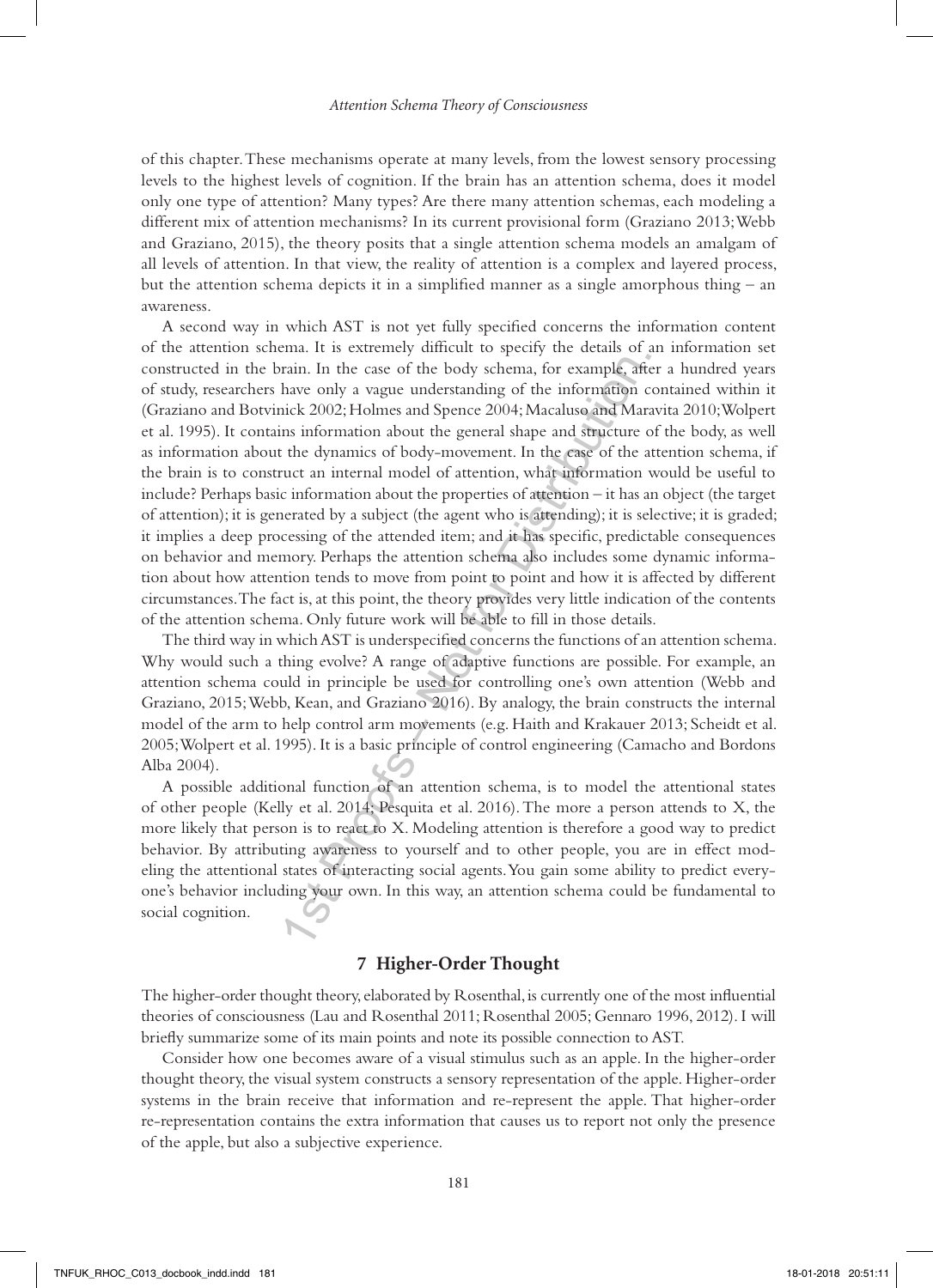The higher-order thought theory is a close cousin of AST because of its focus on representation and information. The theory, however, focuses on the representation of the item (such as the apple in the example above) that is within awareness, in contrast to AST which focuses on the representation of the process of attention.

Higher-order thought theory is surprisingly compatible with AST. In the combination theory, the brain constructs a representation of the apple. It also constructs a representation of attention – the attention schema. A higher-order re-representation combines the two. That higher-order representation describes an apple to which one's subjective awareness is attached. Given that higher-order representation, the system can make two claims. First, it can report the properties of the apple. Second, it can report a subjective awareness associated with the apple. By adding an attention schema to the mix, we add the necessary information for the machine to report awareness – otherwise, the machine would have no basis for even knowing what awareness is or concluding that it has any. In this perspective, AST is not a rival to the higher-order thought theory. Instead, the two approaches synergize and gain from each other.

# **8 Social Attribution of Awareness**

Recently, Prinz (2017) outlined a view of consciousness termed import theory. In that perspective, humans first develop the ability to model the mind states of others and then turn that ability inward, attributing similar mind states to themselves. This explanation of conscious mind states, invoking social cognition, has been proposed before many times in different forms, including in the earliest descriptions of AST (Graziano 2013), but Prinz presents the view in a particularly clear and compelling manner.

One of the strengths of the import theory, is that it covers a broad range of mind states, all of which compose what most people colloquially think of as consciousness. You can attribute emotions, thoughts, goals, desires, beliefs, and intentions to other people. Just so, you can attribute the same range of mind states to yourself. The theory therefore addresses a rich world of consciousness that is often ignored in discussions of sensory awareness.

Transmission and the mix, we add the mix and the mix and the ine to report awareness – otherwise, the machine wouter at awareness is or concluding that it has any in this per-order thought theory. Instead, the two approach However, the theory has the same metaphysical gap as so many other theories contain. It addresses the content of awareness, but it does not address how we get to be aware of it. You may attribute an emotional state to another person, and you may attribute the same emotional state to yourself. But why do you claim to have a subjective *experience* of that emotion? It is not enough for the brain, computer-like, to build the construct, "I am happy." Humans also report a subjective experience of the happiness, just as they report a subjective experience of many other items. Import theory, by itself, does not explain the subjective experience. This point is not meant as a criticism of the theory. It is a valuable theory – but the specific question of awareness may lie outside its domain.

AST may be able to fill that gap. In AST, when we attribute awareness to another person, we are modeling that person's state of attention. When we attribute awareness to ourselves, we are modeling our own state of attention. By adding an attention schema to the system, we add information that allows the brain to know what awareness is in the first place and to claim that it has some, or that someone else has some. Note that, strictly speaking, AST does not explain how people *have* subjective awareness. It explains how people *insist* that they have it and insist that it's real and that they're not just insisting.

I do not mean to take a strong stand here on import theory, for or against. It is possible that people develop the ability to model the mind states of others first and then import that to the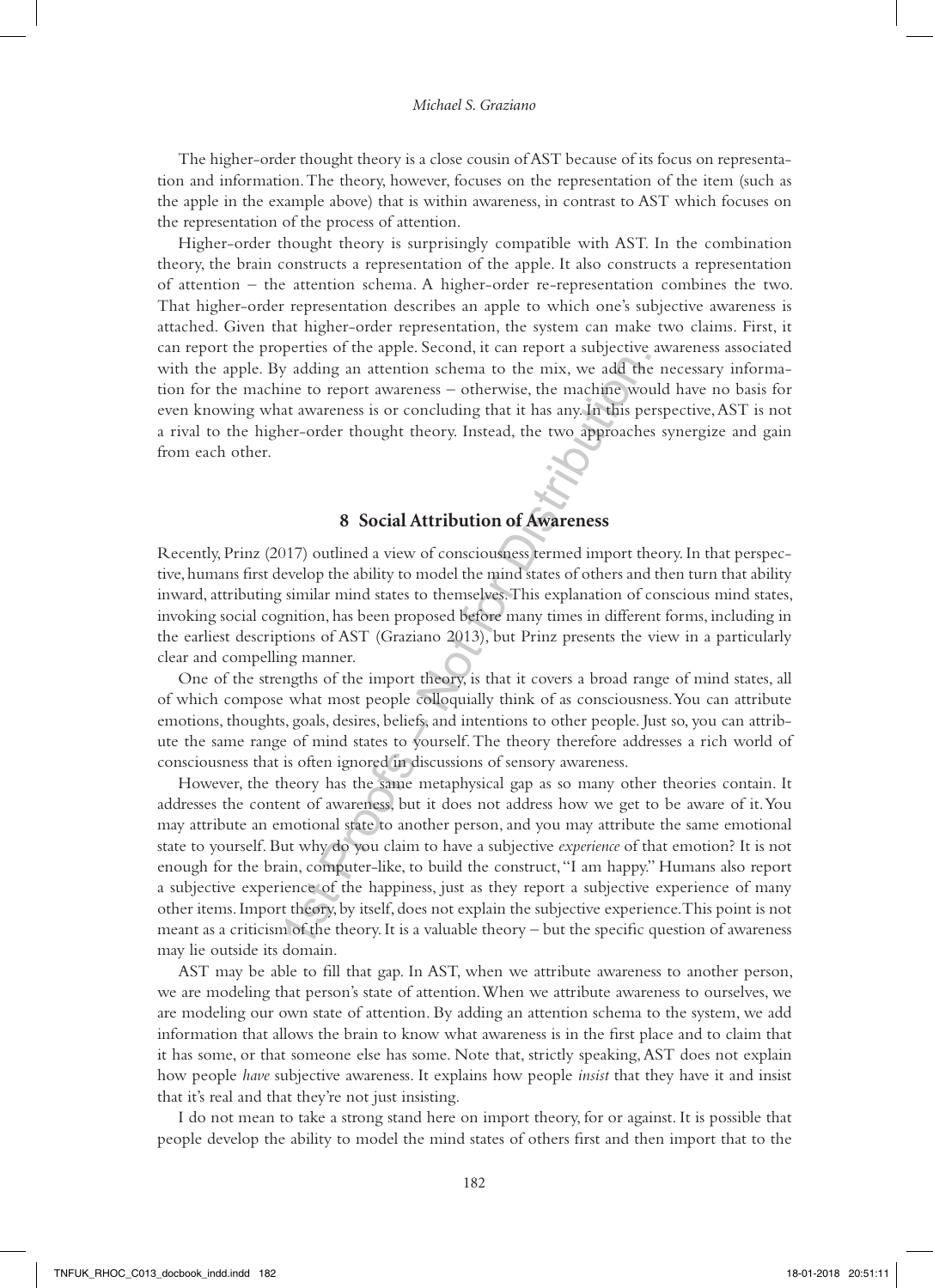#### *Attention Schema Theory of Consciousness*

self. It is also possible that people develop the capacity of self-modeling first and then export it outward to others. Maybe both are true. Only more data will be able to untangle those possibilities. My point here is that, whichever perspective one prefers, AST makes a useful addition.

A skeptical colleague might wonder, "Why focus on attention, when the brain contains so many different processes? Decisions, emotions, moods, beliefs – all of these are a part of consciousness. Yes, surely the brain constructs a model of attention, but doesn't it also construct models of all its other internal processes?" Indeed, the brain probably does construct models of many internal processes, and all of those models are worthy of scientific study. The reason AST highlights attention is that an attention schema answers one crucial, focused question that was thought to be unanswerable. It explains how people claim to have a subjective experience of anything at all. Because of the narrow specificity of AST, it can be added as a useful component to a great range of other theories.

# **9 Networked Information**

Many theories and speculations about awareness share an emphasis on the widespread networking or linking of information around the brain. Two prominent examples are the Integrated Information Theory (Tononi 2008) and the Global Workspace Theory (Baars 1988; Dehaene 2014).

18 Section and the verificity of AST, it can be added as therefore the action about awareness share an emphasis on the wide of and the Global Workspace Theory (Baars 1988; Dehaer the Integrated Information Theory is that i The essence of the Integrated Information Theory is that if information is integrated to a sufficient extent, which may be mathematically definable, then subjective awareness of that information is present (Tononi 2008). Awareness is what integrated information feels like. The Global Workspace Theory has at least some conceptual similarities (Baars 1988; Dehaene 2014). You become subjectively aware of a visual stimulus, such as an apple, because the representation of the apple in the visual system is globally broadcasted and accessible to many systems around the brain. Again, the widespread sharing of information around the brain results in awareness. Many other researchers have also noted the possible relationship between awareness and the binding, integration, or sharing of information around the brain (e.g. Crick and Koch 1990; Damasio 1990; Engel and Singer 2001; Lamme 2006).

Of all the common theories of consciousness in the cognitive psychology literature, this class of theory most obviously suffers from a metaphysical gap. To explain an awareness of item X, these theories focus on the information about X and how that information is networked or integrated. The awareness is treated as an adjunct, or a symptom, or a product, of the information about X. But once you have information that is integrated, or that is globally broadcasted, or that is linked or bound across different domains, why would it take the next step and enter a state of subjective awareness? Why is it not just a pile of integrated information without the subjective experience? What is the actual awareness stuff and how does it emerge from that state of integration?

Another way to put the question is this: Suppose you have a computing machine that contains information about an apple. Suppose that information is highly-integrated – color, shape, size, texture, smell, taste, identity, all cross-associated and integrated in a massive brain-wide representation. I can understand how a machine like that might be able to report the properties of the apple, but why would I expect the machine to add to its report, "And by the way, I have a subjective, internal *experience* of those apple properties"? What gave the machine the informational basis to report a subjective experience?

The metaphysical gap has stood in the way of these theories that depend on networked information. And yet the conundrum has a simple solution. Add AST to the integrated information account, and you have a working theory of awareness. If part of the information that is integrated globally around the brain consists of information about awareness, about what awareness is, what its properties are, about how you yourself are aware and what in specific you are aware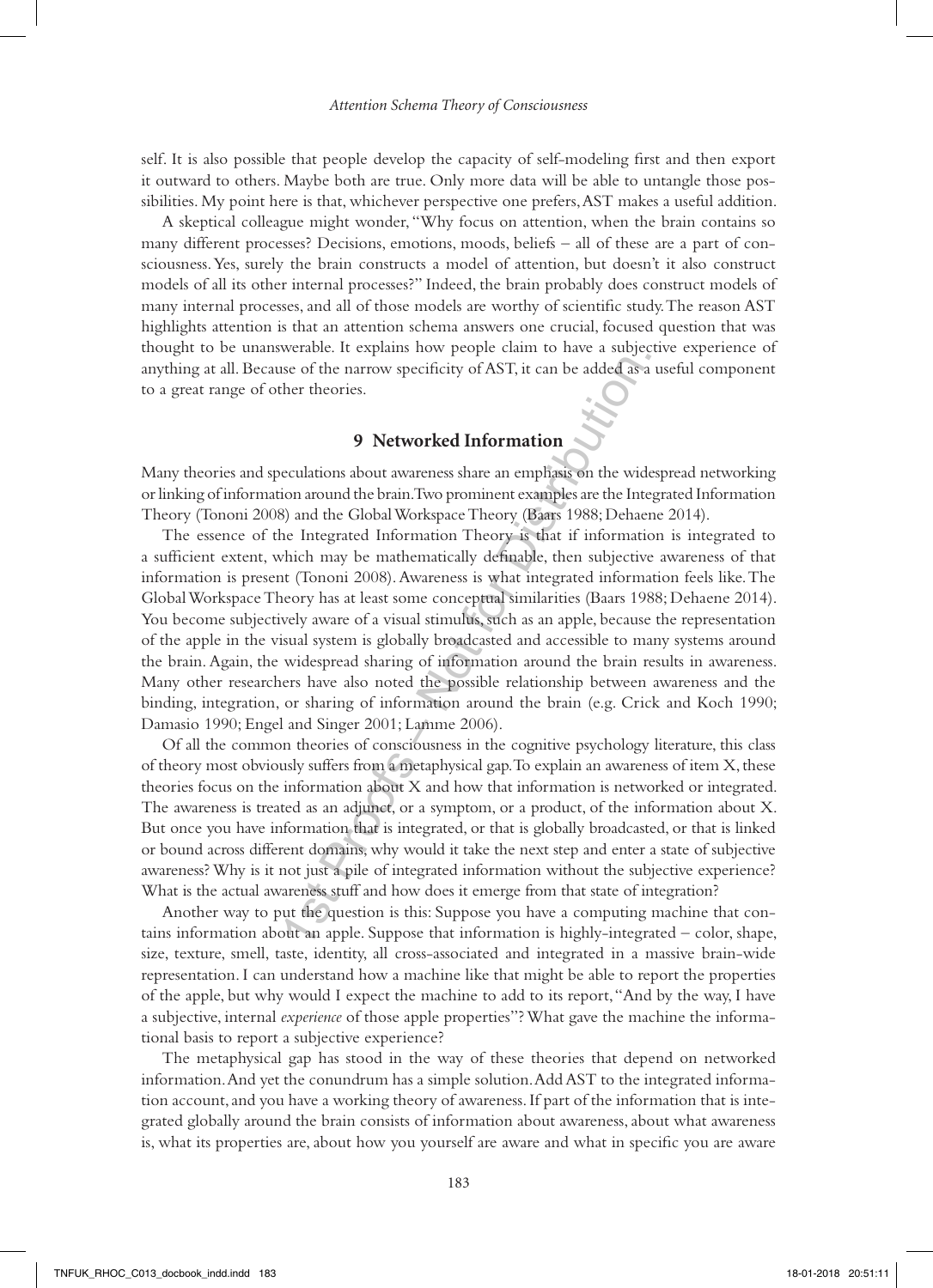of – if the machine contains an attention schema – then it is equipped to talk about awareness in all its subtle properties and to make the claim that it has those properties. If the machine lacks information about awareness, then logically it cannot claim to have any.

Note that not only is AST a useful addition to the integrated information perspective, but the relationship works both ways. AST depends on integrated information. It does not work as a theory without the widespread networking of information around the brain. In AST, to be aware of an apple, it is not enough to construct an attention schema. The attention schema models the properties of attention itself. The brain must also construct an internal model of the apple and an internal model of the self as a specific agent. All three must be integrated across widely divergent brain areas, building a larger internal model. That overarching, integrated internal model contains the information: there is a you as an agent with a set of specific properties, there is an apple with its own set of specific properties, and at this moment the you-as-agent has a subjective awareness of the apple and its properties. Only with that highly networked information is the brain equipped to claim, "I am aware of the apple." Without the widespread integration of information around the brain, that overarching internal model is impossible, and we would not claim to possess awareness. Thus, even though AST and the integrated information approach rest on fundamentally different philosophical perspectives, they have a peculiarly close, symbiotic relationship.

# **10 The Allure of Introspection**

is e information: there is a you as an agent with a set of<br>with its own set of specific properties, and at this mom<br>wareness of the apple and its properties. Only with th<br>brain equipped to claim, "I am aware of the apple." Before Newton's publication on light (1671), the physical nature of color was not understood. White light was assumed to be pure and colored light to be contaminated. One could say the hard problem of color was this: how does white light become scrubbed clean of contaminants? That hard problem, alas, had no answer because it was based on a physically incoherent model of color and light. The model was not merely a mistaken scientific theory. It was the result of millions of years of evolution working on the primate visual system, shaping an efficient and simplified internal model of reflectance spectrum. Finally, after Newton's insights, it became possible to understand two crucial items. First, white light is actually a mixture of all colors. Second, the model we all automatically construct in our visual systems is simplified and in some respects wrong.

The same issues, I suggest, apply to the study of awareness. Our cognitive machinery gains partial access to deeper internal models, including an attention schema. On the basis of that information, people assert with absolute confidence that they have physically incoherent, magicalist properties. Gradually, as science has made progress over hundreds of years, some of the more obviously irrational assertions have fallen away. Most scientists accept there is no such thing as a ghost. A mysterious energy does not emanate from the eyes to affect other objects and people. Most neuroscientists reject the dualist notion of mind and brain, the notion most famously associated with Descartes (1641), in which the machine of the brain is directed by the metaphysical substance of the mind.

Some of the assertions of magic, however, remain with us in subtle ways. Almost all theories of consciousness rest on a fundamental assumption: we have an inner subjective experience. The experience is not itself a physical substance. It cannot be weighed, poked, or directly measured. You cannot push on it and measure a reaction force. Instead it is a non-physical, side-product – the "what-it-feels-like" when certain processes occur in the brain. The challenge is to explain how the functioning of the brain results in that private feeling.

This perspective has framed the entire field of consciousness studies from the beginning. Yet, I argue it is as futile as the attempt to explain how white light becomes purified of contaminants. It is predicated on false assumptions. As long as we dedicate ourselves to explaining how the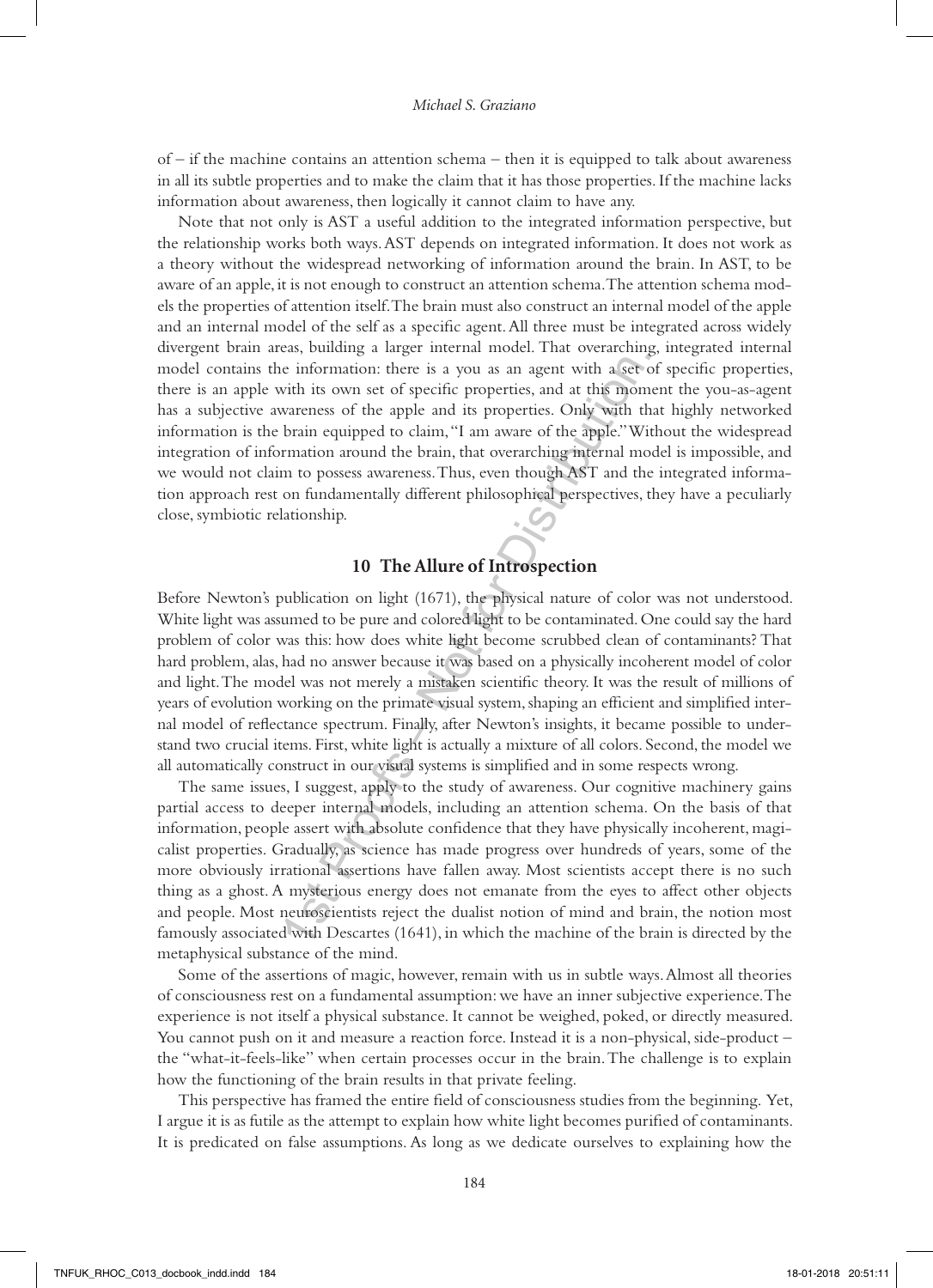brain produces subjective experience, a property we know about only by our cognition accessing our internal models, we will never find the answer. As soon as we step away from the incorrect assumptions, and realize that our evolutionarily built-in models are not literally accurate, we will see that the answer to the question of consciousness is already here.

1. People do not have a magic internal feeling. We have<br>twe have the magic. And explaining how a machine cordinative Theory of Consciousness, New York: Cambridge University.<br>F. S. (2009) "Top-down and bottom-up mechanisms The heart of AST is that the brain is a machine: it processes information. When we claim to have a subjective experience, and swear on it, and vociferously insist that it isn't just a claim or a conclusion – it's real, dammit – this output occurs because something in the brain computed that set of information. It is a self-description. The self-model is unlikely to be entirely accurate or even physically coherent. As in the case of color, the brain's models tend to be efficient, simplified, useful, and not very accurate on those dimensions where accuracy would serve no clear behavioral advantage. People do not have a magic internal feeling. We have information that causes us to insist that we have the magic. And explaining how a machine computes and handles information is well within the domain of science.

# **References**

Baars, B. J. (1988) *A Cognitive Theory of Consciousness*, New York: Cambridge University Press.

- Beck, D. M. and Kastner, S. (2009) "Top-down and bottom-up mechanisms in biasing competition in the human brain," *Vision Research* 49: 1154–1165.
- Camacho, E. F. and Bordons Alba, C. (2004) *Model Predictive Control*, New York: Springer.
- Chalmers, D. (1996) *The Conscious Mind*, New York: Oxford University Press.
- Chun, M. M., Golomb, J. D. and Turk-Browne, N. B. (2011). "A taxonomy of external and internal attention," *Annual Review of Psychology* 62: 73–101.
- Crick, F. and Koch, C. (1990) "Toward a neurobiological theory of consciousness," *Seminars in the Neurosciences* 2: 263–275.
- Damasio, A. R. (1990) "Synchronous activation in multiple cortical regions: a mechanism for recall," *Seminars in the Neurosciences* 2: 287-296.

Dehaene, S. (2014) *Consciousness and the Brain*, New York: Viking.

- Dennett, D. C. (1991) *Consciousness Explained*, Boston: Little, Brown, and Co.
- Descartes, R. (1641) "Meditations on first philosophy," in J. Cottingham, R. Stoothoff, and D. Murdock (trans.) *The Philosophical Writings of Rene Descartes*, Cambridge: Cambridge University Press.
- Desimone, R. and Duncan, J. (1995) "Neural mechanisms of selective visual attention," *Annual Review of Neuroscience* 18: 193–222.
- Engel, A. K. and Singer, W. (2001) "Temporal binding and the neural correlates of sensory awareness," *Trends in Cognitive Sciences* 5: 16–25.
- Gennaro, R. (1996) *Consciousness and Self Consciousness: A Defense of the Higher Order Thought Theory of Consciousness*, Philadelphia, PA: John Benjamins Publishing.
- Gennaro, R. (2012) *The Consciousness Paradox: Consciousness, Concepts, and Higher-Order Thoughts*, Cambridge, MA: The MIT Press.
- Graziano, M. S. A. (2010) *God, Soul, Mind, Brain: A Neuroscientists Reflections on the Spirit World*, Fredonia: Leapfrog Press.
- Graziano, M. S. A. (2013) *Consciousness and the Social Brain*, New York: Oxford University Press.
- Graziano, M. S. A. (2014) "Speculations on the evolution of awareness," *Journal of Cognitive Neuroscience* 26: 1300–1304.
- Graziano, M. S. A. and Botvinick, M. M. (2002) "How the brain represents the body: insights from neurophysiology and psychology," in W. Prinz and B. Hommel. (eds.) *Common Mechanisms in Perception and Action: Attention and Performance XIX*, Oxford: Oxford University Press.
- Graziano, M. S. A. and Kastner, S. (2011) "Human consciousness and its relationship to social neuroscience: A novel hypothesis," *Cognitive Neuroscience* 2: 98–113.
- Haith A. M. and Krakauer, J.W. (2013) "Model-Based and Model-Free Mechanisms of Human Motor Learning," in M. Richardson, M. Riley, and K. Shockley (eds.) *Progress in Motor Control: Advances in Experimental Medicine and Biology, Vol* 782, New York: Springer.
- Holmes, N. and Spence, C. (2004) "The body schema and the multisensory representation(s) of personal space," *Cognitive Processing* 5: 94–105.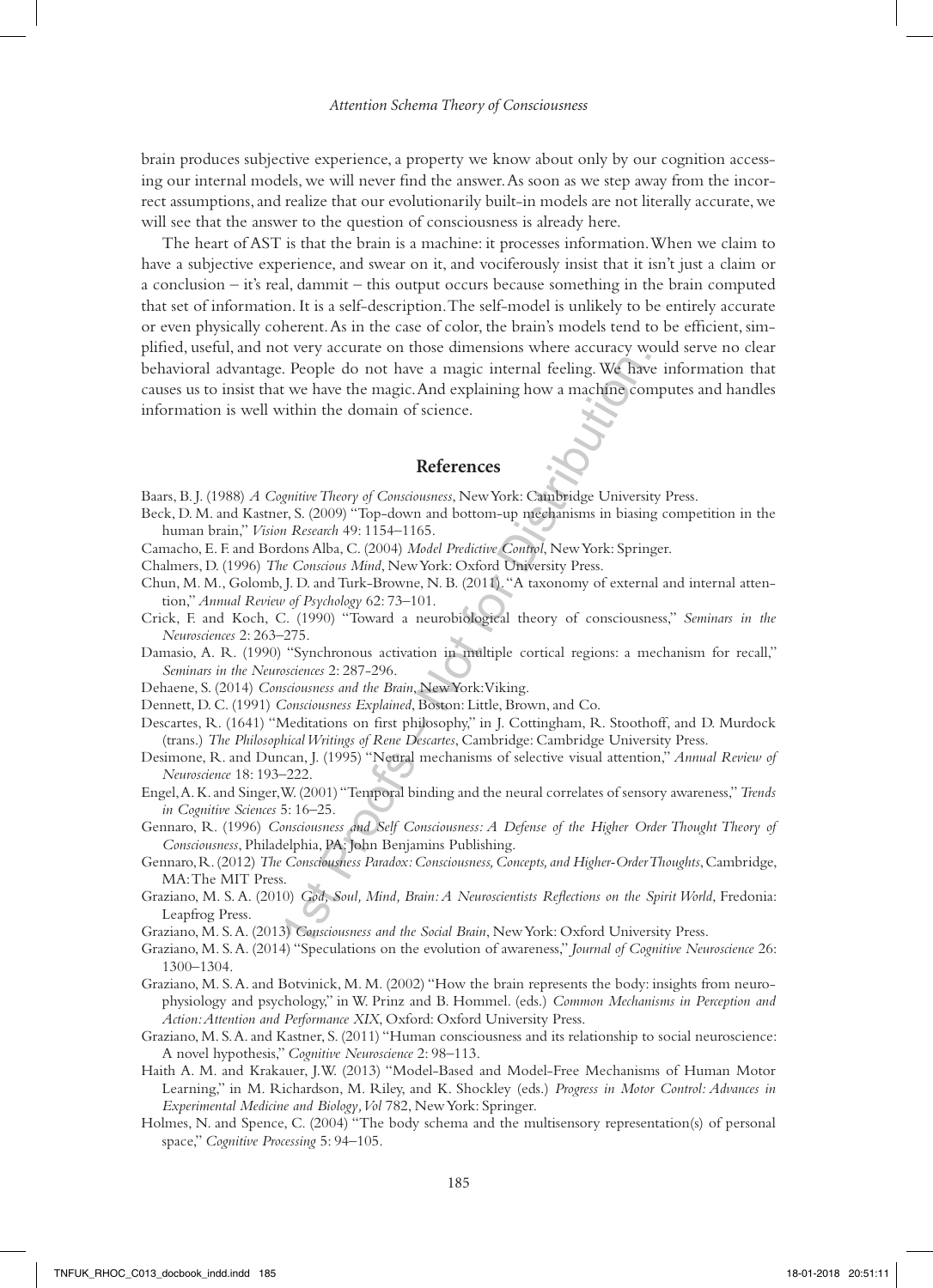Hsieh, P., Colas, J. T. and Kanwisher, N. (2011) "Unconscious pop-out: Attentional capture by unseen feature singletons only when top-down attention is available," *Psychological Science* 22: 1220–1226. James, W. (1890) *Principles of Psychology*, New York: Henry Holt and Company

Jiang, Y., Costello, P., Fang, F., Huang, M. and He, S. (2006) "A gender- and sexual orientation-dependent spatial attentional effect of invisible images," *Proceedings of the National Academy of Sciences U. S. A.* 103: 17048–17052.

Kelly, Y. T., Webb, T. W., Meier, J. D., Arcaro, M. J. and Graziano, M. S. A. (2014) "Attributing awareness to oneself and to others," *Proceedings of the National Academy of Sciences U. S. A.* 111: 5012–5017.

Kentridge, R. W., Nijboer, T. C. and Heywood, C. A. (2008) "Attended but unseen: visual attention is not sufficient for visual awareness," *Neuropsychologia* 46: 864–869.

Koch, C. and Tsuchiya, N. (2007) "Attention and consciousness: two distinct brain processes," *Trends in Cognitive Sciences* 11: 16–22.

Lambert, A. J., Beard, C. T. and Thompson, R. J. (1988) "Selective attention, visual laterality, awareness and perceiving the meaning of parafoveally presented words," *Quarterly Journal of Experimental Psychology: Human Experimental Psychology* 40A: 615–652.

Lambert, A., Naikar, N., McLachlan, K. and Aitken, V. (1999) "A new component of visual orienting: Implicit effects of peripheral information and subthreshold cues on covert attention," *Journal of Experimental Psychology: Human Perception and Performance* 25: 321–340.

Lamme, V. A. (2004) "Separate neural definitions of visual consciousness and visual attention; a case for phenomenal awareness," *Neural Networks* 17: 861–872.

Lamme, V. A. (2006) "Towards a true neural stance on consciousness," *Trends in Cognitive Sciences* 10: 494–501.

Lau, H. (2008) "Are we studying consciousness yet," in L. Weiskrantz and M. Davies (eds.) *Frontiers of Consciousness: Chichele Lectures*, Oxford: Oxford University Press.

Lau, H. and Rosenthal, D. (2011) "Empirical support for higher-order theories of consciousness," *Trends in Cognitive Sciences* 15: 365–373.

Macaluso, E. and Maravita, A. (2010) "The representation of space near the body through touch and vision," *Neuropsychologia* 48: 782–795.

McCormick, P. A. (1997) "Orienting attention without awareness," *Journal of Experimental Psychology: Human Perception and Performance* 23: 168–180.

, C.T. and Thompson, R. J. (1988) "Selective attention, visual earning of parafoveally presented words," Quarterly Journal of  $M$ , McLachlan, K. and Airkken, V. (1999) "A new component of N., McLachlan, K. and Airkken, V. Newton, I. A. (1671) "Letter of Mr. Isaac Newton, Professor of the Mathematicks in the University of Cambridge; Containing His New Theory about Light and Colors: Sent by the Author to the Publisher from Cambridge, Febr. 6. 1671/72; In Order to be Communicated to the Royal Society," *Philosophical Transactions Royal Society* 6: 3075–3087.

Norbre, K. and Kaster, S. (2014) *The Oxford Handbook of Attention*, New York: Oxford Univeristy Press.

Norman, L. J., Heywood, C. A. and Kentridge, R. W. (2013) "Object-based attention without awareness," *Psychological Science* 24: 836–843.

Prinz, J. J. (2012) *The Conscious Brain*, New York: Oxford University Press.

Prinz, W. (2017) "Modeling Self on Others: An Import Theory of Subjectivity and Selfhood," in *Consciousness and Cognition* (in press).

Pesquita, A., Chapman, C. S. and Enns, J. T. (2016) "Humans are sensitive to attention control when predicting others' actions," *Proceedings of the National Academia of Science U. S. A.* 113: 8669–8674.

Rosenthal, D. (2005) *Consciousness and Mind*, New York: Oxford University Press.

Scheidt, R. A., Conditt, M. A., Secco, E. L. and Mussa-Ivaldi, F. A. (2005) "Interaction of visual and proprioceptive feedback during adaptation of human reaching movements," *Journal of Neurophysiology* 93: 3200–3213.

Tononi, G. (2008) "Consciousness as integrated information: a provisional manifesto," *Biological Bulletin* 215: 216–242.

Tsushima, Y., Sasaki, Y. and Watanabe, T. (2006) "Greater disruption due to failure of inhibitory control on an ambiguous distractor," *Science* 314: 1786–1788.

Webb, T. W., Kean, H. H. and Graziano, M. S. A. (2016) "Effects of awareness on the control of attention," *Journal of Cognitive Neuroscience* 28: 842–851.

Webb, T. W., and Graziano, M. S. A. (2015) "The attention schema theory: a mechanistic account of subjective awareness," *Frontiers in Psychology* 6, article 500, doi:10.3389/fpsyg.2015.00500.

Webb, T. W., Igelström, K., Schurger, A. and Graziano, M. S. A. (2016) "Cortical networks involved in visual awareness independently of visual attention," *Proceedings of the National Academy of Sciences U. S. A.* 113: 13923–13928.

Wolpert, D. M., Ghahramani, Z. and Jordan, M. I. (1995) "An internal model for sensorimotor integration," *Science* 269: 1880–1882.